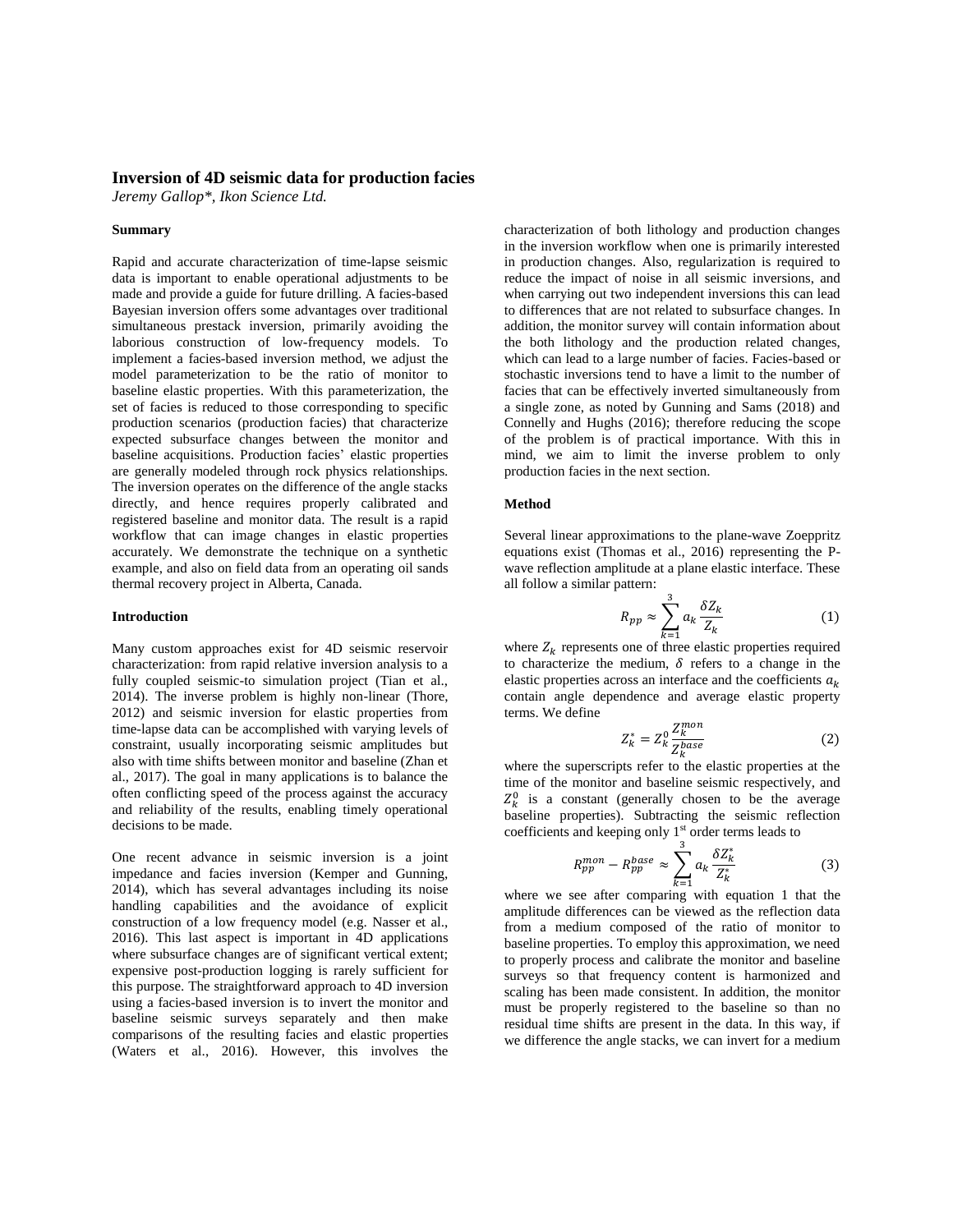## **4D Facies Inversion**

that is the ratio of monitor to baseline properties and use a 3D inversion algorithm for a 4D set of data. This removes much of the lithology component from the inversion, leaving the 4D production-related changes as the source of the seismic difference signal.

For a facies-based inversion, using this formulation requires the creation of a set of production facies based upon measured or modelled logs of 4D elastic property changes. We have sacrificed acquiring absolute property changes by adopting this approach, but believe that this is of secondary importance to imaging the locations and relative amounts of production changes. Indeed, if absolute properties are required, the results can be combined with a baseline inversion using  $Z_k^{mon} = Z_k^{base} Z_k^*/Z_k^0$ . The method's accuracy is theoretically limited by Equation 1, representing the small perturbation approximation to the exact plane-wave reflection equation. However, this is a common assumption that is made in most commercial simultaneous inversion algorithms, which have met with success. Indeed, many 4D inversion methods make this assumption, for example Zhan et al. (2017), who translate the elastic ratios described above to fractional changes in elastic parameters. We shall start by showing a synthetic example to demonstrate the feasibility of our approach, and then proceed to an application with data from a producing heavy oil field.

#### **Synthetic Example**

We apply this method to a SAGD (Steam Assisted Gravity Drainage) project, where 4D seismic is generally collected for production optimization during thermal recovery. The production method simultaneously injects steam and produces heated oil and water in a pair of horizontal wells that are aligned vertically. The production facies are listed in in Table 2 and shown in Figure 1. These describe regions of no change between the monitor and baseline; a subsurface steam chamber where oil has drained and steam is now present; and the accumulation of heated oil, which can pool in places that have not drained sufficiently rapidly.

| Litho-Facies | Vp(m/s) | Vs(m/s) | Rho(g/cc) |
|--------------|---------|---------|-----------|
| Shale        | 2555    | 1105    | 2.L.      |
| Oil Sand     | 2519    | 1153    | 2.07      |

Table 1: Absolute elastic properties for synthetic modelling.

Synthetic monitor logs were created from actual oil sands baseline logs using solid-fluid replacement modeling (Ciz and Shapiro, 2007) relevant for the very heavy oils present in these reservoirs. Temperatures for the time-lapse calculations ranged from 12 to approximately 200ºC, with pore pressure being roughly maintained at the in situ value. For the synthetic example, we used constant properties



Figure 1: (a) Synthetic monitor-baseline difference for 20 degree angle stack. (b) Most likely facies from a facies-based inversion.

taken from averages of these logs, which are summarized in Tables 1 and 2. A synthetic 2D line was constructed modeling a cross-section perpendicular to a hypothetical well pair, with a steam chamber and hot fluids symmetrically placed above the wells.

| <b>Production Facies</b> | AI*  | $Vn/Vs*$ | $Rho*$ |
|--------------------------|------|----------|--------|
| No Change                | 1.0  | 1.0      | 1.0    |
| Steam                    | 0.76 | 0.81     | 0.88   |
| <b>Heated Oil</b>        | በ ዓን | 0.93     | 0 ዓ2   |

Table 2: Properties ratios for synthetic modeling production facies with no scaling applied, hence the values are dimensionless.

The elastic properties were populated for both baseline and a monitor models using the data in Tables 1 and 2. Baseline and monitor synthetic angle stacks were created for angles from 5-35 degrees in 5 degree increments using a 75Hz Ricker wavelet and the Zoeppritz reflectivity equation. The difference section for the 20 degree angle stack is shown in Figure 1, where the surfaces bounding the oil sands reservoir and the steam and heated oil zones are plotted with solid and dotted lines respectively.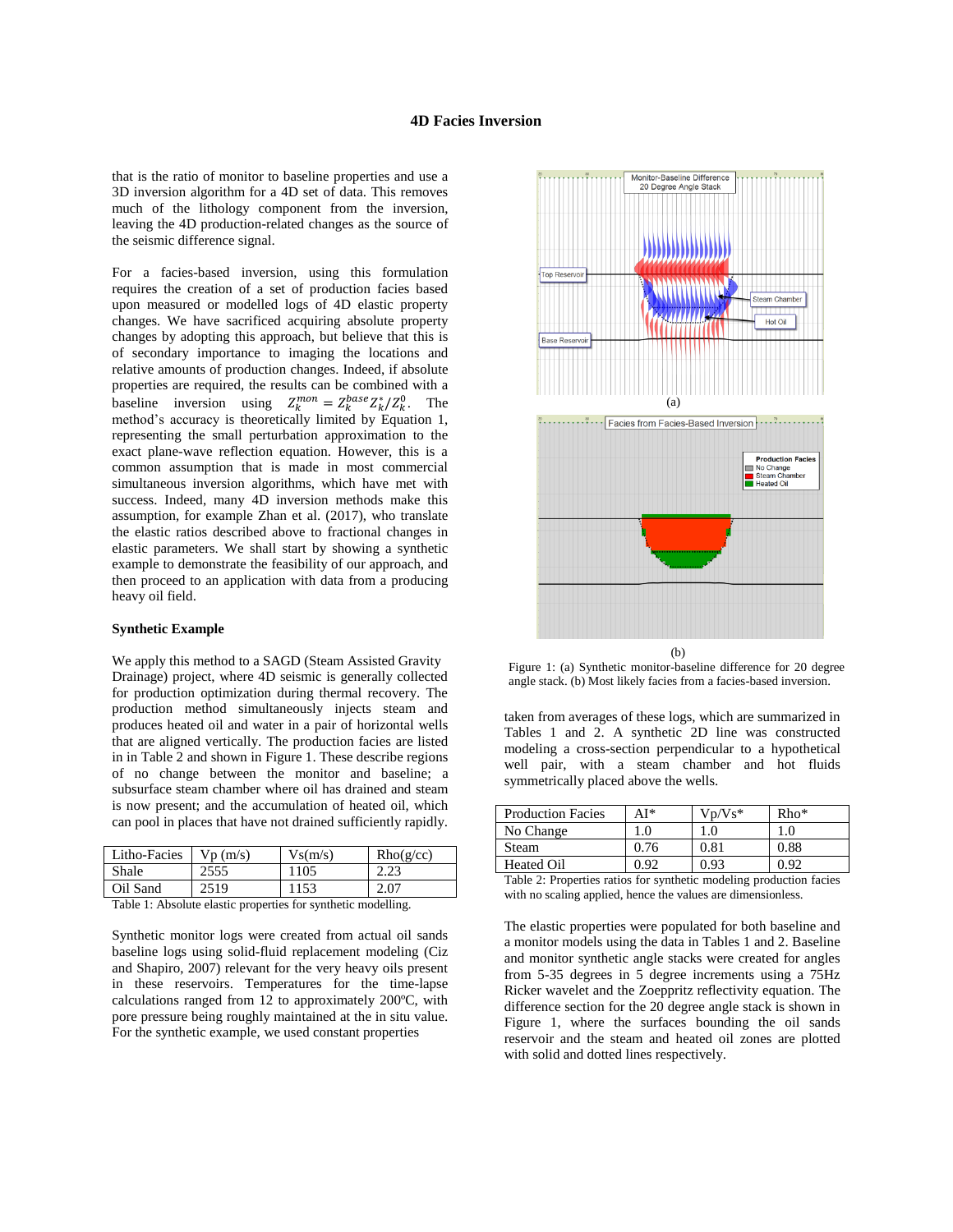## **4D Facies Inversion**



Figure 2: The elastic ratio properties for a simultaneous inversion (left column) and a facies-based inversion (right column) on a 2D synthetic line. (a,b) AI\* (c,d) Vp/Vs\* and (e,f) Rho\*. Note AI\* has been scaled by 1000.

This synthetic data was then used as input to both a faciesbased inversion and a simultaneous inversion. We use the method of Kemper and Gunning, (2014) and Gunning and Sams (2018) for the facies-based in version, which constructs a most-likely solution for the facies and elastic properties by balancing seismic data fit with a Markov random field spatial constraint. Above and below the reservoir, facies are constrained to be 'no change'. The starting point is an equal proportion for each facies within the reservoir zone. For this simple noise-free case we see

that the inverse problem is well constrained, and that the most-likely facies (Figure 1b) are accurately placed. We do note some of the hot oil facies incorrectly placed on the side edge and top edge of the steam chamber where there is some sub-resolution ambiguity. Figure 2 (b,d,f) shows the corresponding elastic property estimates. Next to these Figure 2 (a,c,e) are elastic property results from a simply parameterized simultaneous inversion. The background low-frequency model that simultaneous inversions require was left constant in this case; we note that this could be